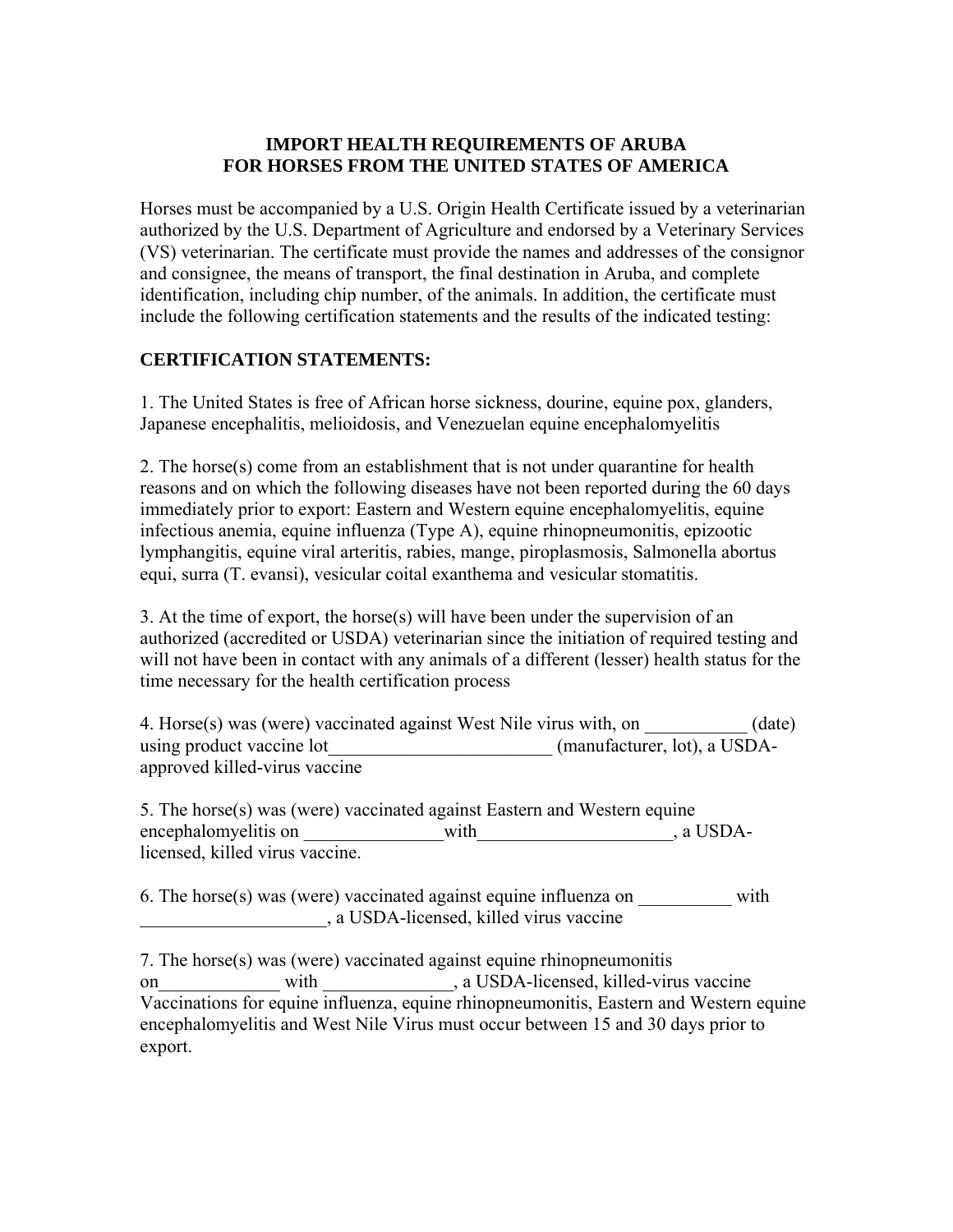8. Stallions vaccinated against equine viral arteritis only: The horse(s) was (were) vaccinated against equine viral arteritis on with \_\_\_\_\_\_\_\_\_\_\_\_\_\_\_\_\_\_\_\_\_\_\_\_, a USDA-licensed vaccine

9 Horse(s) were not used for breeding purposes or were bred by way of artificial insemination exclusively. In all other instances animals formerly used for breeding shall be tested for Contagious Equine Metritis (Taylorelia equigenitalis) and found negative

10. The horse(s) was (were) treated for internal and external parasites on  $(data)$ , which is within 7 days prior to export, with  $\frac{1}{2}$ , (a) product(s) approved in the United States for such use

### **TEST REQUIREMENTS**

Within 30 days prior to export, except as noted, the horse(s) must be tested as prescribed below and found negative:

- 1. Equine infectious anemia: Agar-gel immunodiffusion (Coggins) test
- 2. Equine piroplasmosis: Elisa test Babesia caballi and Theileria equi (formerly known as Babesia equi)
- 3. Vesicular stomatitis: For both Indiana and New Jersey serotypes, serum neutralization test or ELISA

# **EMBARKATION CERTIFICATION**

At the port of embarkation, a VS port veterinarian must attach to the U.S Origin Health Certificate a completed VS Form 17-37, Certificate of Inspection of Export Animals, and Showing

- 1. The name and address of the consignor
- 2. The name and address of the consignee
- 3. The number and species of animals to be shipped

4. A statement that the animals have been given a careful veterinary inspection at the port of embarkation and found free of evidence of communicable disease and exposure thereto within24 hours of exportation

### **OTHER INFORMATION**

1. Aruba considers the health certificate to be valid for 10 days from the date of issue

2. With respect to West Nile virus, horses that have been vaccinated must be clearly